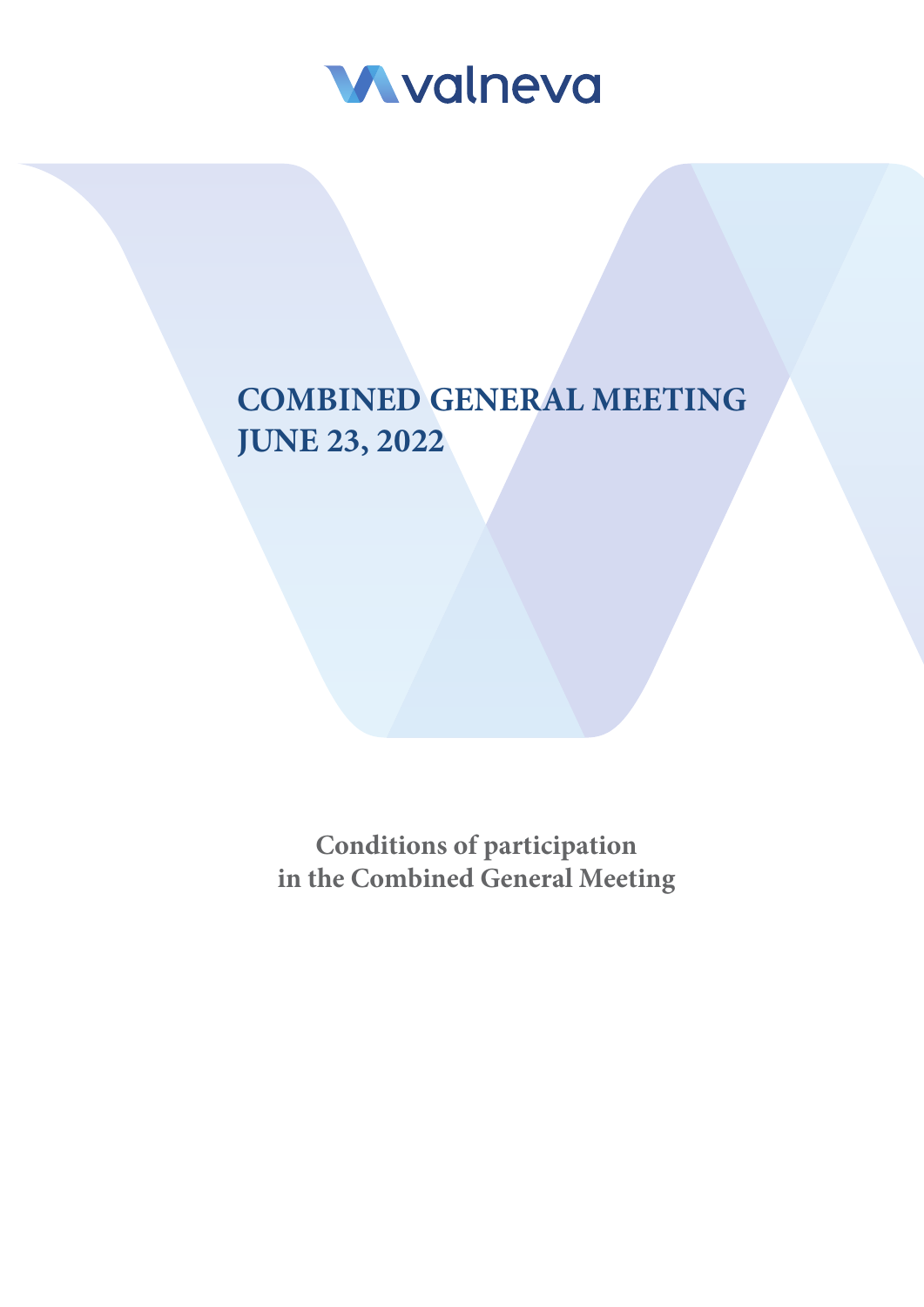

*This document is a free translation. In case of discrepancy between the French and the English version, the French version shall prevail*.

## **CONDITIONS OF PARTICIPATION IN THE JUNE 23, 2022 COMBINED GENERAL MEETING**

#### **1. Shareholder status**

All shareholders, regardless of the number of shares they own, may take part in the Company's Combined General Meeting.

In accordance with the provisions of Article R. 22-10-28 of the French Commercial Code, the shareholders will be required to provide proof of ownership of their shares, as follows:

- + **for owners of registered shares (whether direct or administered)**: through registration of their shares in their name, or in the name of the intermediary duly registered to act on their behalf, in the books of the Company managed on behalf of the Company by CACEIS Corporate Trust;
- + **for owners of bearer shares**: through registration of their shares in the bearer share accounts held by their authorized financial intermediary. This registration must be evidenced by a shareholding certificate issued by such intermediary, possibly by electronic means, and attached to the single vote by mail or proxy form or to the request for admission card drawn up in the name of the shareholder or on behalf of the shareholder represented by said intermediary.

Only shareholders who can prove that they held Valneva shares as of June 20, 2022 at 11:59 p.m., Paris time, under the above conditions, may participate in this Meeting.

### **2. Methods of participation in the Meeting**

Shareholders may choose one of the following methods of participation to exercise their voting right at the Combined General Meeting:

- + attend the Meeting in person;
- + vote by mail;
- + send a proxy to the Chair of the Meeting; or
- give a proxy to any natural person or legal entity of their choice.

To this end, the Company's shareholders may, under the conditions hereinafter described:

- either use the online platform VOTACCESS, which will be open for this Combined General Meeting until **June 22, 2022 at 3 p.m., Paris time**; or
- use a single vote by mail or proxy form ("Single Voting Form"):
	- o **for owners of registered shares (whether direct or administered)**, unless they have opted for an electronic notice of meeting, this Single Voting Form is automatically provided to them when their notice of meeting brochure is sent out, without the need for them to request it;
	- for **owners of bearer shares**, the Single Voting Form may be obtained on request by contacting CACEIS Corporate Trust. This request may be made by email or by mail (see contact details below), and must reach CACEIS Corporate Trust no later than 6 calendar days before the Combined General Meeting date (*i.e***. no later than June 17, 2022**):
		- Email : [ct-mandataires-assemblees@caceis.com](mailto:ct-mandataires-assemblees@caceis.com)
		- Address: CACEIS Corporate Trust Service Assemblées Générales, Immeuble FLORES, 12 place des États-Unis, CS 40083, 92549 Montrouge Cedex (France).

Shareholders may also download the Single Voting Form on the Company's website www.valneva.com ("Investors" / "General Meetings" / "2022 Combined General Meeting" section).

Regardless of the method of participation used, it is recommended that shareholders express their choice as soon as possible in order to facilitate the processing.

It is specified, pursuant to Article R. 22-10-28 of the French Commercial Code, that a shareholder who has already cast his/her/its vote by mail, given a proxy, or requested an admission card or a shareholding certificate under the conditions provided for by the last sentence of section II of said Article, may transfer ownership of all or part of his/her/its shares at any time, subject to the following:

if the transfer of ownership takes place by June 20, 2022 at 11:59 p.m., Paris time, the Company shall



1

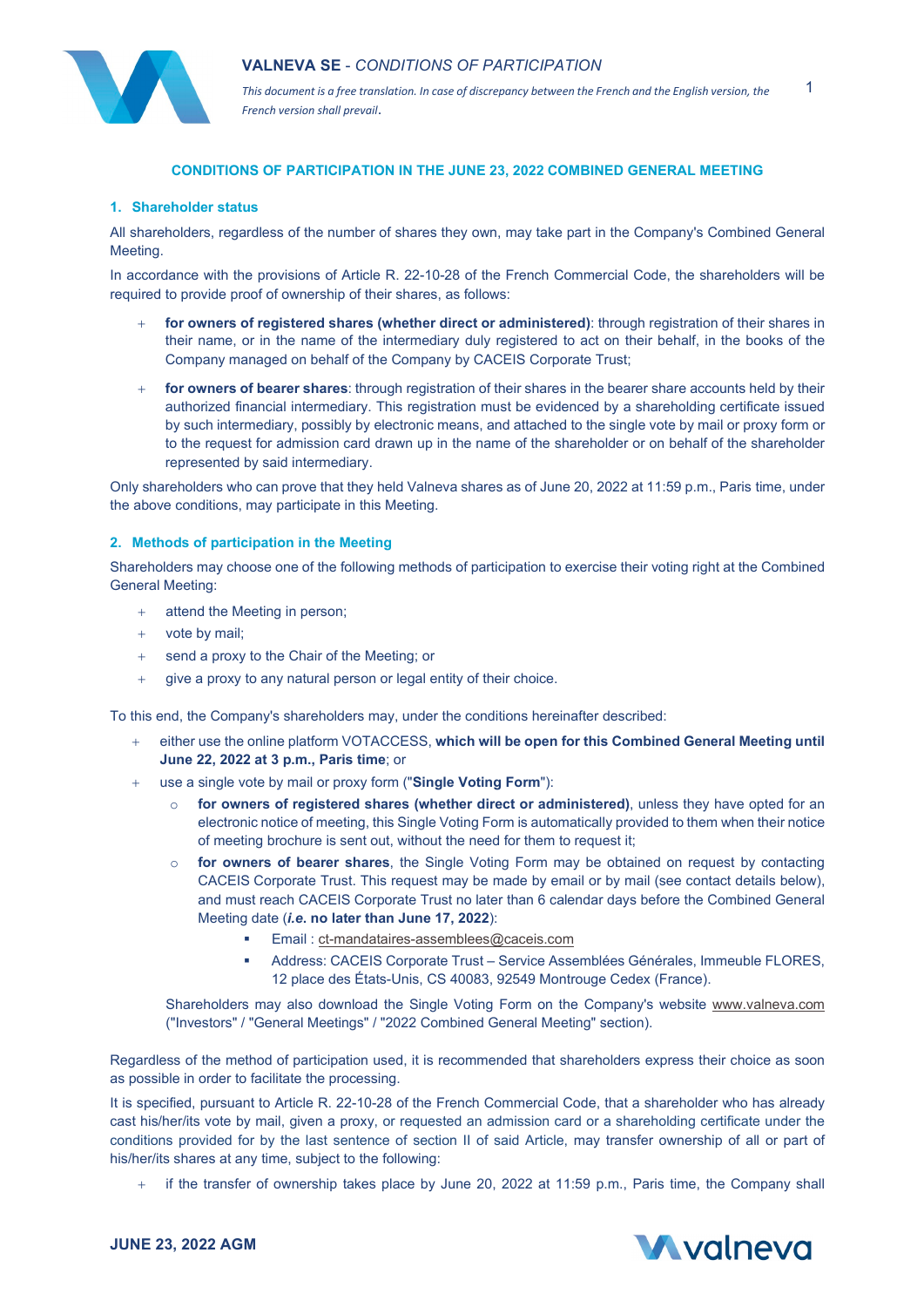

*This document is a free translation. In case of discrepancy between the French and the English version, the French version shall prevail*. 2

invalidate or modify, as applicable, the vote cast by mail or the proxy accordingly. To this end, the authorized financial intermediary holding the account shall notify the Company or its agent of the transfer of ownership and provide it with the necessary information;

no transfer of ownership made after June 20, 2022 at 11:59 p.m., Paris time, regardless of the means used, shall be notified by the authorized financial intermediary holding the account or taken into consideration by the Company, notwithstanding any agreement to the contrary.

### **In person participation in the Meeting**

Shareholders wishing to attend the Combined General Meeting in person must have an admission card, which they can obtain as follows:

*By Internet, using the VOTACCESS platform (accessible until June 22, 2022 at 3 p.m., Paris Time):*

- for owners of registered shares (whether direct or administered): the shareholders can access the VOTACCESS platform via the OLIS Actionnaire website of CACEIS Corporate Trus[t www.nomi.olisnet.com:](http://www.nomi.olisnet.com/)
	- o **Direct registered shareholders** must connect to the OLIS Actionnaire website using the login and password usually used to consult their account. Their login is reminded on the Single Voting Form sent with their notice of meeting brochure, or, if applicable, on their electronic notice of meeting;
	- o **Administered registered shareholders** must connect to the OLIS Actionnaire website using the login reminded on the Single Voting Form sent with their notice of meeting brochure, or, if applicable, on their electronic notice of meeting.

Once logged in, direct or administered registered shareholders must follow the on-screen instructions to access the VOTACCESS platform and request their admission card.

- for **owners of bearer shares**: it is up to the owners of bearer shares to find out from the financial intermediary who manages their securities account whether or not it is connected to the VOTACCESS platform and, if so, whether this access is subject to specific conditions of use:
	- $\circ$  If the financial intermediary of the bearer shareholder has subscribed to the VOTACCESS platform, the shareholder must log in him/her/itself on the Internet portal of this financial intermediary using his/her/its usual access codes. Once logged in, the shareholder must follow the on-screen instructions in order to access the VOTACCESS platform and request his/her/its admission card;
	- $\circ$  If the financial intermediary of the bearer shareholder has not subscribed to the VOTACCESS platform, the shareholder is invited to refer to the description of the request for admission card made by email or by mail, hereinafter.

*By email or by mail:*

- for owners of registered shares (whether direct or administered): the registered shareholder must complete the Single Voting Form, indicating that he/she/it wishes to participate in the Combined General Meeting and obtain an admission card. The shareholder must then return this Form, duly completed and signed, to CACEIS Corporate Trust:
	- by email, a[t ct-mandataires-assemblees@caceis.com;](mailto:ct-mandataires-assemblees@caceis.com) or
	- by mail, using the stamped envelope enclosed with the notice of meeting (or, failing that, to the following address: CACEIS Corporate Trust – Service Assemblées Générales, Immeuble FLORES, 12 place des États-Unis, CS 40083, 92549 Montrouge Cedex (France));
- + **for owners of bearer shares**: the bearer shareholder must ask the financial intermediary who manages his/her/its securities account to send him/her/it an admission card.

Requests for admission card sent by email or by mail must be received by CACEIS Corporate Trust no later than the 4th day before the Combined General Meeting date (*i.e.***, no later than June 19, 2022**), in the manner hereinbefore indicated.

Shareholders who have not made a request for an admission card, or who have not received it within two working days before the Combined General Meeting, are invited to proceed as follows:

- for owners of registered shares (whether direct or administered): the shareholders may go directly to the reception desk of the Meeting specifically set up for this purpose, with a proof of identity;
- for owners of bearer shares: the shareholders must ask their financial intermediary to provide them with

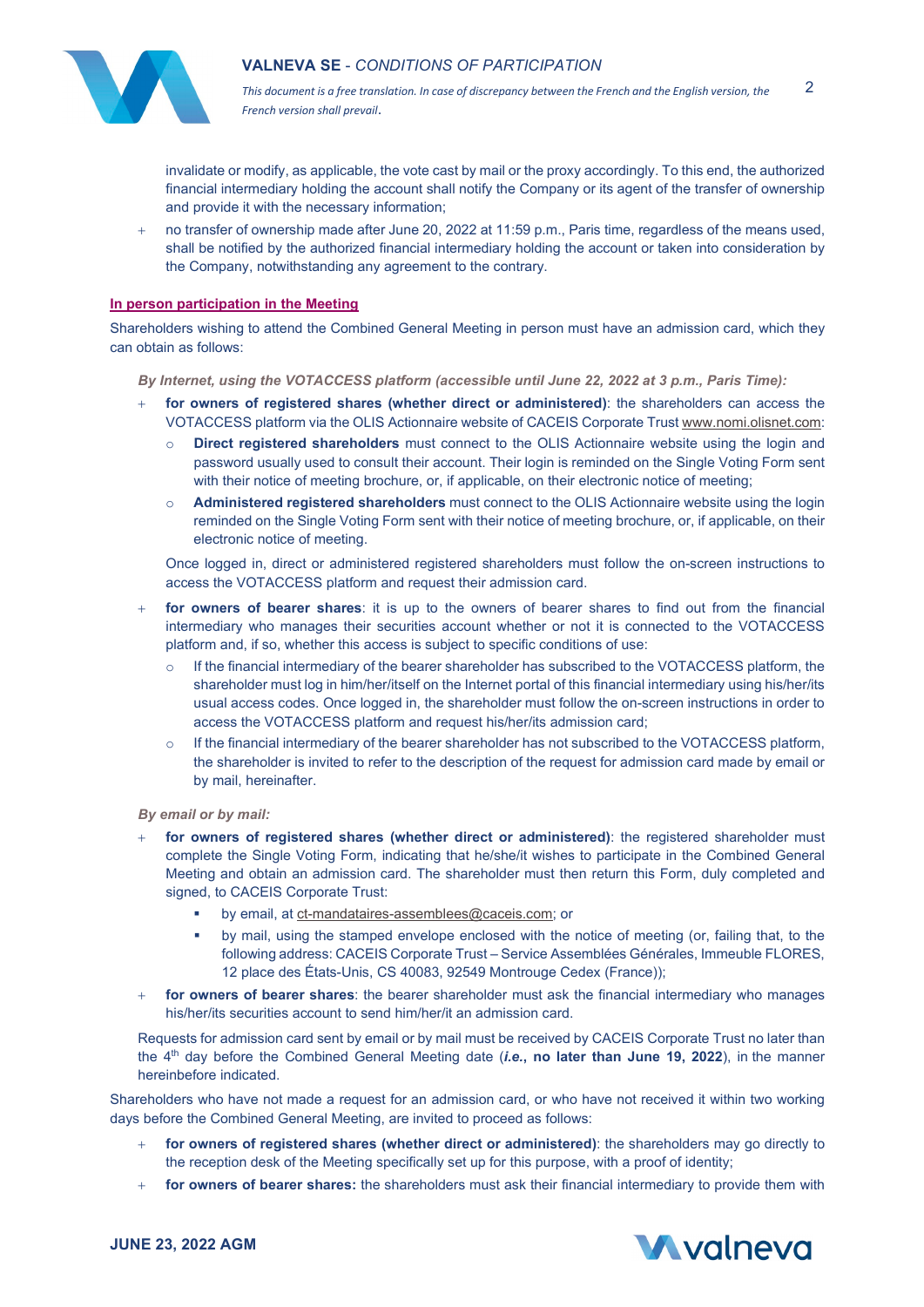

*This document is a free translation. In case of discrepancy between the French and the English version, the French version shall prevail*. 3

a shareholding certificate, in order to prove their shareholder status as of June 20, 2022 at 11:59 p.m., Paris time. They may then go directly to the reception desk of the Meeting specifically set up for this purpose, with their certificate and a proof of identity.

#### **Vote by mail or by proxy**

In the event a shareholder cannot personally attend the Combined General Meeting, this shareholder can choose between one of the three following options for exercising his/her/its voting right at this Meeting:

- vote by mail,
- + send a proxy to the Company without indicating the name of a proxy holder (*i.e.*, give a proxy to the Chair of the Meeting), or
- + give a proxy to any natural person or legal entity of his/her/its choice, under the conditions and according to the rules set by law and regulations (in particular Articles L. 225-106, L. 22-10-39 and L. 22-10-40 of the French Commercial Code),

#### as follows:

*Internet voting, using the VOTACCESS platform (accessible until June 22, 2022 at 3 p.m., Paris Time):*

- + **for owners of registered shares (whether direct or administered)**: the shareholders can access the VOTACCESS platform via the OLIS Actionnaire website of CACEIS Corporate Trus[t www.nomi.olisnet.com:](http://www.nomi.olisnet.com/)
	- o **Direct registered shareholders** must connect to the OLIS Actionnaire website using the login and password usually used to consult their account. Their login is reminded on the Single Voting Form sent with their notice of meeting brochure, or, if applicable, on their electronic notice of meeting;
	- o **Administered registered shareholders** must connect to the OLIS Actionnaire website using the login reminded on the Single Voting Form sent with their notice of meeting brochure, or, if applicable, on their electronic notice of meeting.

Once logged in, direct or administered registered shareholders must follow the on-screen instructions to access the VOTACCESS platform, and may then vote by mail, give a proxy or revoke a previously appointed proxy **until June 22, 2022 at 3:00 p.m., Paris time**.

- + **for owners of bearer shares**: it is up to the owners of bearer shares to find out from the financial intermediary who manages their securities account whether or not it is connected to the VOTACCESS platform and, if so, whether this access is subject to specific conditions of use:
	- If the financial intermediary of the bearer shareholder has subscribed to the VOTACCESS platform, the shareholder must log in him/her/itself on the Internet portal of this financial intermediary using his/her/its usual access codes. Once logged in, the shareholder must follow the on-screen instructions in order to access the VOTACCESS platform, and may then vote by mail, give a proxy or revoke a previously appointed proxy **until June 22, 2022 at 3:00 p.m., Paris time**;
	- o If the financial intermediary of the bearer shareholder has not subscribed to the VOTACCESS platform, it is specified that the shareholder nevertheless has the possibility of sending his/her/its vote or proceeding, in accordance with the provisions of Articles R. 225-79 and R. 22-10-24 of the French Commercial Code, to the appointment or revocation of a proxy, by email or by mail.

*See hereinafter "Vote by email or by mail, using the Single Voting Form" and "Processing of proxies".*

*Vote by email or by mail, using the Single Voting Form:*

Votes by mail and proxies sent by a shareholder (registered or bearer) using the Single Voting Form will be taken into account as soon as:

- (i) this Single Voting Form is (a) duly completed and signed, and (b) in the case of bearer shareholders, accompanied by a shareholding certificate issued by the financial intermediary who manages their securities account: and
- (ii) this Form, if necessary accompanied by the shareholding certificate, reaches CACEIS Corporate Trust no later than the 4th day before the Combined General Meeting date (*i.e.* **no later than June 19, 2022**):
	- by email, at [ct-mandataires-assemblees@caceis.com;](mailto:ct-mandataires-assemblees@caceis.com) or
	- by mail, using the stamped envelope enclosed with the notice of meeting (or, failing that, to the

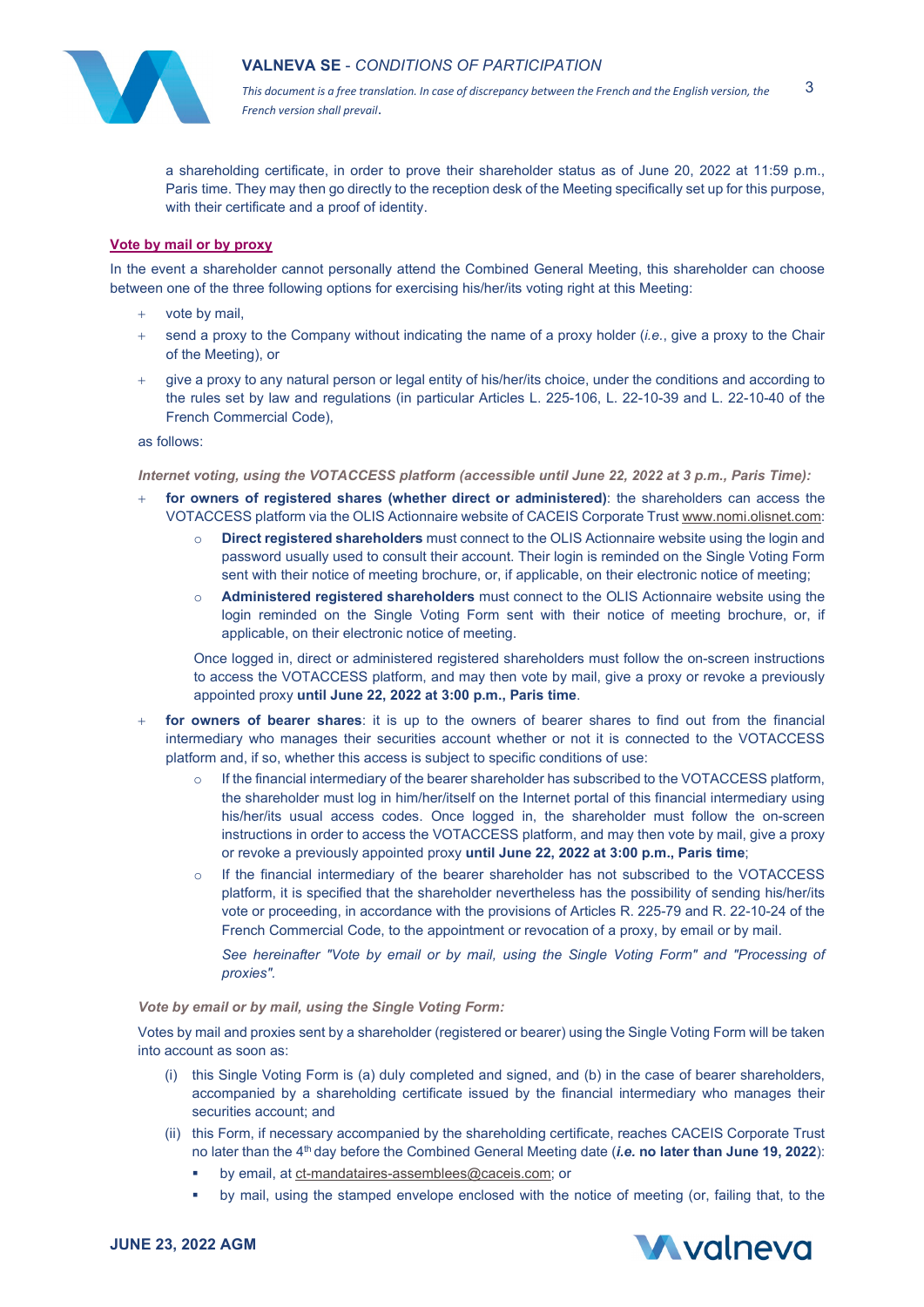

*This document is a free translation. In case of discrepancy between the French and the English version, the French version shall prevail*. 4

following address: CACEIS Corporate Trust – Service Assemblées Générales, Immeuble FLORES, 12 place des États-Unis, CS 40083, 92549 Montrouge Cedex (France)).

## **The Single Voting Form should not be sent to the Company under any circumstances.**

#### *Processing of proxies:*

Pursuant to the provisions of Article R. 225-79 of the French Commercial Code, any proxy with indication of the name of the proxy holder may be revoked in writing in the same forms as those used for the appointment of a proxy, as described hereinbefore.

This revocation of proxy must be received by CACEIS Corporate Trust:

- no later than the day immediately preceding the Combined General Meeting **(***i.e.* **June 22, 2022) at 3 p.m., Paris time**, in the case of a revocation made via the VOTACCESS platform; or
- no later than the 4th day before the Combined General Meeting date (*i.e.* **no later than June 19, 2022**), in the case of a revocation made by email or by mail.

It is also reminded, in accordance with the provisions of Article L. 22-10-40 of the French Commercial Code, that in the case where a shareholder elects to be represented by a person other than his/her spouse or partner with whom he/she has signed a civil pact of solidarity, the proxy holder must inform this shareholder of any fact that allows him/her/it to assess the risk that the proxy holder would pursue an interest other than his/her/its own. If such a fact occurs during the proxy, the proxy holder must immediately inform his/her/its principal, by registered letter with acknowledgement of receipt or, if the proxy holder has previously obtained the shareholder's agreement, by an electronic mean of communication. In the absence of express confirmation of the proxy by the shareholder, the said proxy shall lapse. The proxy holder shall immediately notify CACEIS Corporate Trust of the expiration of the proxy, by registered letter with acknowledgement of receipt, or by an electronic mean of communication (to the following email address: [ct-mandataires-assemblees@caceis.com\)](mailto:ct-mandataires-assemblees@caceis.com).

Finally, in the case of a proxy without indication of the name of the proxy holder, the Chair of the Combined General Meeting shall vote in favour of the draft resolutions proposed or approved by the Management Board, and against all other draft resolutions.

#### **Change in the method of participation in the Meeting**

In accordance with the provisions of Article R. 22-10-28 of the French Commercial Code, any shareholder who has already cast his/her/its vote by mail, given a proxy, or requested an admission card or a shareholding certificate under the conditions provided for by the last sentence of section II of said Article, may not choose an alternative method of participation in the Combined General Meeting.

## **3. Written questions**

In accordance with the provisions of Articles L. 225-108, paragraph 3 and R. 225-84 of the French Commercial Code, any shareholder may ask questions in writing. These questions must be sent by email, or to the Company's registered office by registered letter with acknowledgement of receipt, to the following address:

- Email : [assemblee.generale@valneva.com](mailto:assemblee.generale@valneva.com)
- Address: Valneva SE Service Assemblée Générale, 6 rue Alain Bombard, 44800 Saint-Herblain (France)

Questions may be sent by a shareholder no later than the  $4<sup>th</sup>$  business day before the Combined General Meeting date (*i.e***. no later than June 17, 2022**).

Questions sent by a shareholder must be accompanied by a shareholding certificate.

The Management Board is required to answer these questions during the Combined General Meeting, and a common answer may be given to questions with the same content. Pursuant to the 4<sup>th</sup> paragraph of Article L. 225-108 of the French Commercial Code, all written questions submitted by shareholders, as well as answers provided to them, will be published on the Company's website [www.valneva.com](http://www.valneva.com/) in a Questions/Answers section, it being specified that an answer to a written question shall be deemed to have been given when it appears on the Company's website [www.valneva.com](http://www.valneva.com/) in the Questions/Answers section.

## **4. Consultation of documents made available to shareholders**

Any shareholder holding registered shares may request that the Company send him/her/it, to the address that the